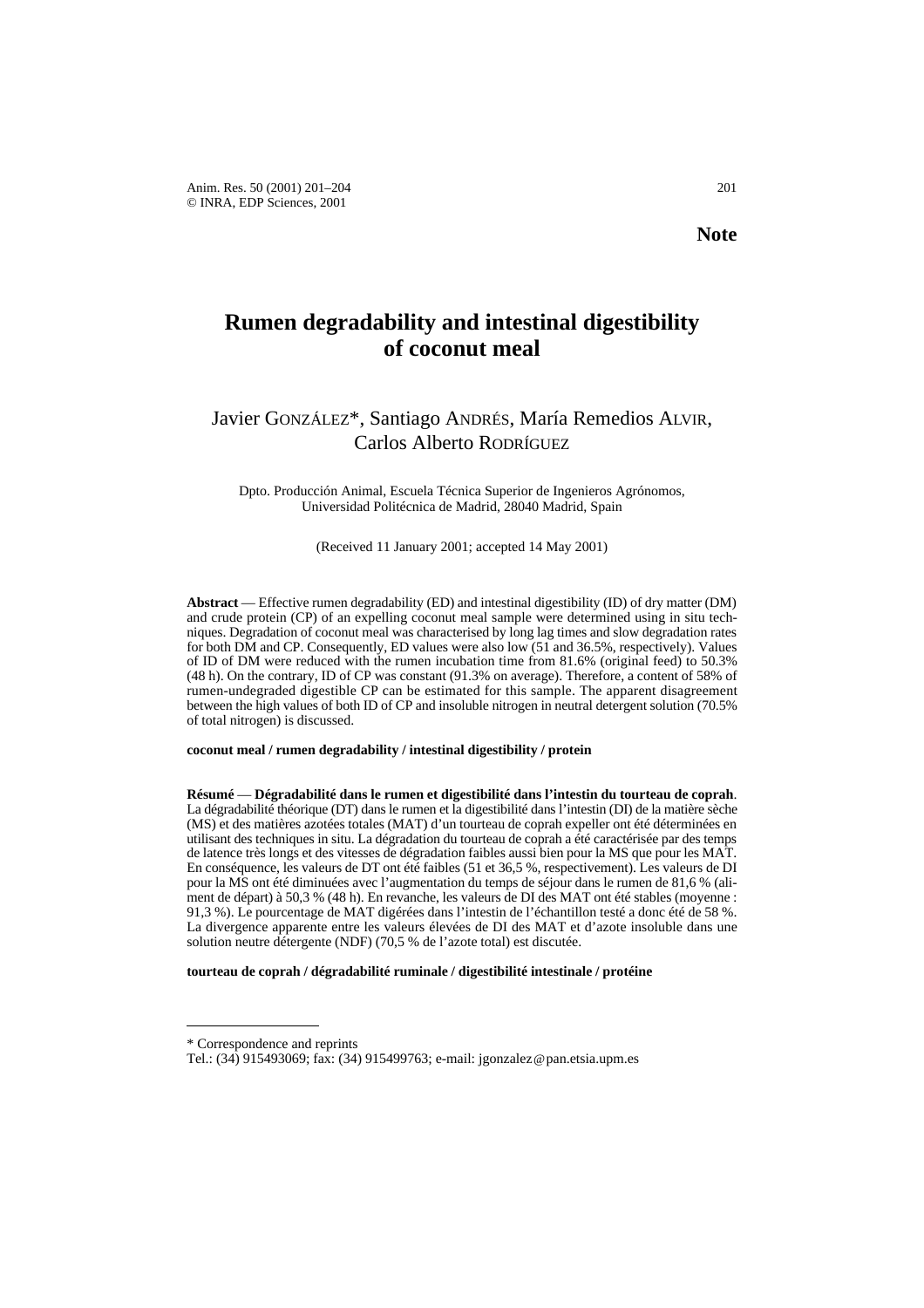## **1. INTRODUCTION**

Vegetable feeds with a high proportion of protein, which bypasses the rumen and is digested in the small intestine, are scarce. Since obtaining high performances in ruminants requires an important supply of bypass protein to complete the rumen synthesised microbial protein, the accurate estimation of rumen degradability and intestinal digestibility of these feeds is very important. The protein from coconut meal not only has a low rumen degradability but also a high intestinal digestibility [6]. In addition, the special fibrous structure of the endosperm of this seed converts this feed into a reference of interest for studying the relations between fibre-bound nitrogen and intestinal digestibility of crude protein (CP).

## **2. MATERIALS AND METHODS**

Two groups of three Manchega wethers fitted with rumen cannulas (group 1) or "T" duodenal simple cannulas (group 2) were used, respectively, to estimate the rumen degradability and intestinal digestibility of a sample of coconut meal. Animals were fed at a DM intake level of 40 g $\text{kg}^{-1}$  LW<sup>0.75</sup> with a 2:1 grass-legume hay to concentrate diet, distributed in two equal meals (at 8:00 and 16:00 h) starting 15 days before the experimental periods. Additional details of this diet have been previously published [4].

Nylon bags with a pore size of 46 µm and  $11 \times 7$  cm (inner dimensions) were filled with approximately 3 g (air-dry basis) of coconut meal (grounded to pass a 2 mm screen) and incubated in the rumen of each animal from group 1 for periods of 2, 4, 8, 16, 24 and 48 h in two series of incubations carried out over different days. After collecting bags from the rumen, they were rinsed under tap water and deep-frozen  $(-20 \degree C)$ . After thawing, bags were machine-washed (3 times for 5 min), dried for 48 h at 80 °C in a fan-forced oven and analysed for DM and N. The disappearance of material from the bags with incubation time was described for each animal using the model proposed by McDonald [8] since a lag period was evident for both DM and CP degradation. Effective degradability (ED) was estimated according to Ørskov and McDonald [11] using rumen outflow rate values determined for the diet concentrate labelled with ytterbium as described by González et al. [4]. The intestinal digestibility (ID) of both intact feed and undegraded residues at 24 and 48 h of rumen incubation was studied using the mobile bag technique. To obtain the rumen-undegraded material, two additional sets of bags were incubated in the rumen of each animal and subjected to the freezing and washing treatments described above. The residues were then freeze-dried, pooled for each incubation time and resulting samples were analysed for DM and N. A total of 6 sub-samples of about 200 mg of coconut meal or of its rumen-undegraded residues were weighed in mobile nylon bags with an approximately round shape ( $\varnothing \approx 3$  cm). Two bags of each sample were introduced through the duodenal cannula into the small intestine of each wether from group 2 and recovered from the faeces. Bags were then stored, washed and dried as described above and destined intact for nitrogen analysis. Blanks containing a known weight of nylon were used to correct the nitrogen content of nylon material. Additional information about rumen and intestinal incubations or chemical analysis techniques have been previously published [4].

### **3. RESULTS**

The chemical composition  $(g \cdot kg^{-1} DM)$ of the used coconut meal was: 932 organic matter (OM), 99.3 ether extract (EE), 569 neutral detergent fibre (NDF), 298 acid detergent fibre (ADF), 89 acid detergent lignin (ADL), and 221 crude protein (CP; N Kjeldahl  $\times$  6.25). The proportion of N contained in NDF (NDIN) and ADF (ADIN) was 70.5 and 10.8%, respectively.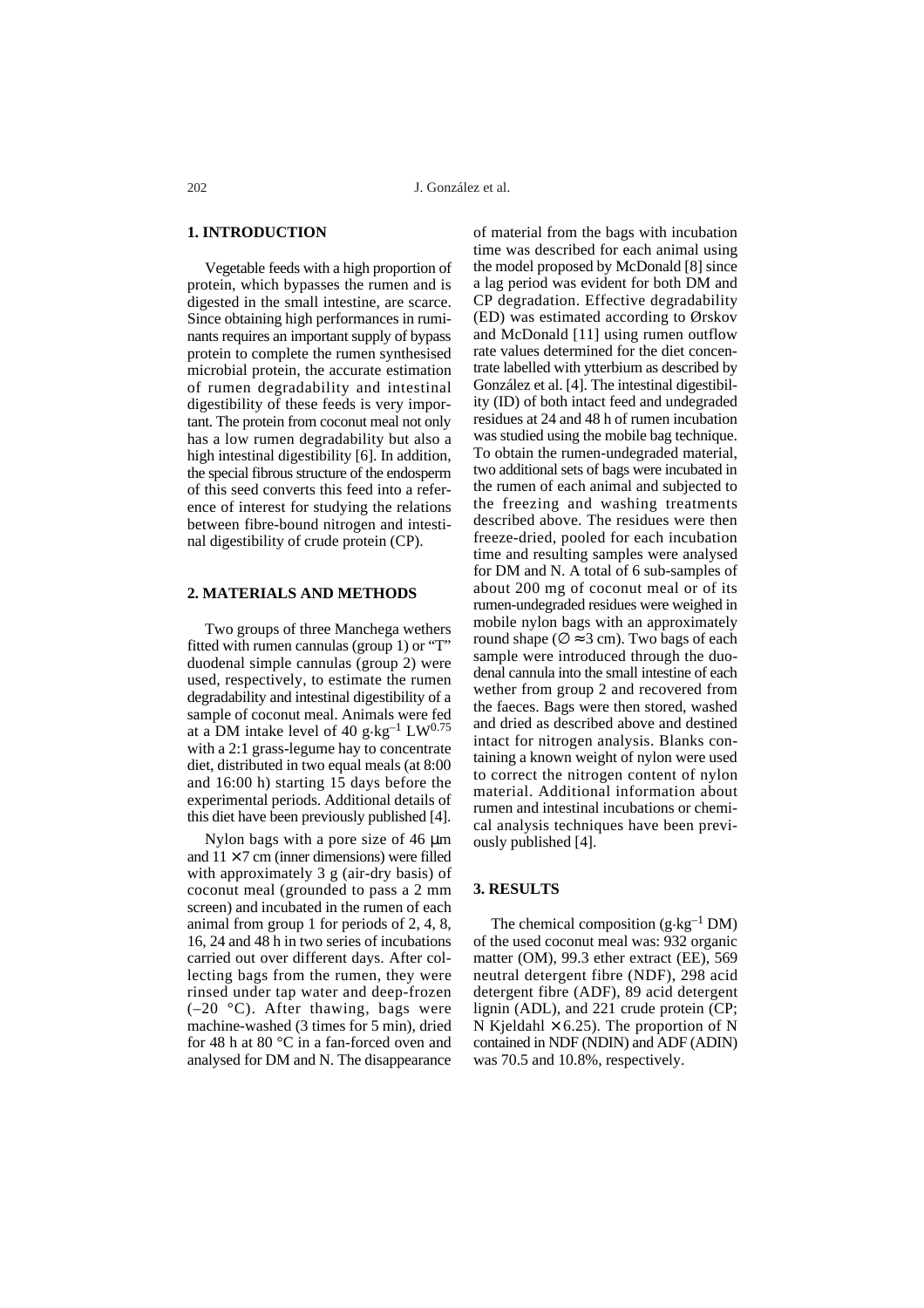**Table I.** Rumen degradation and intestinal digestibility of dry matter (DM) and crude protein (CP) of coconut meal.

| Item                                               | DM                | CР   |
|----------------------------------------------------|-------------------|------|
| Degradation parameters                             |                   |      |
| Lag time $(t_0; h)$                                | 8.8               | 15.5 |
| Soluble fraction $(a; \%)$                         | 39.4              | 25.8 |
| Potentially degradable fraction $(b; \%)$          | 54.4              | 55.1 |
| Degradation rate $(k_a; \mathcal{A} \cdot h^{-1})$ | 2.52              | 4.75 |
| Effective degradability <sup>1</sup> (%)           | 51.0              | 36.5 |
| Intestinal digestibility (%)                       |                   |      |
| Original feed                                      | 81.6 <sup>a</sup> | 91.7 |
| Rumen incubated residue (24 h)                     | 62.7 <sup>b</sup> | 91.5 |
| Rumen incubated residue (48 h)                     | $50.3^{\circ}$    | 90.7 |
| s.e.m.                                             | 2.61              | 0.92 |

a, b, c Values in the same column with different superscripts are different at  $P < 0.05$ .

s.e.m. standard error of the mean.

<sup>1</sup> Calculated as  $a + (b k_d e^{-kp \cdot to}/(k_d + k_p))$ , with  $k_p$  values of 5.04  $\pm$  0.31%  $h^{-1}$ .

The rumen degradation of both DM and CP from coconut meal (Tab. I) was mainly characterised by an important lag time (8.8 and 15.5 h, respectively) and low degradation rates (2.52 and 4.75% $\cdot$ h<sup>-1</sup>, respectively), which were lower than the rumen outflow rate  $(5.04 \pm 0.31\% \cdot h^{-1})$ ; mean and standard error). Thus, the main part of the potentially degradable fraction disappeared from the rumen by transit and, therefore, ED values were low, particularly for CP. The values of ID of DM diminished with the extent of rumen degradation (from 81.6 to 50.3%) whereas those of CP were not affected by the rumen incubation time (91.3% as mean).

## **4. DISCUSSION**

The chemical composition of the tested meal agrees with data reported in various national feed tables [1, 10], with the higher EE content corresponding to the expelling meal category. The high proportion of insoluble nitrogen in ADF and especially in NDF solutions is not usual for extracted meals but agrees with the fibrous character of the endosperm of this seed. These results also show that an important fraction of NDF (27%) is composed of CP and not of structural carbohydrates.

The ED value obtained for CP is lower than those of 52 and 42% reported respectively by Vérité et al. [14] and Van Straalen and Tamminga [13], but this agrees with the mean value (37%) of 5 samples reported by Madsen and Hvelplund [9]. The present value is also intermediate between the values of 33% [9] and 43% [5] measured in vivo for CP degradability. The high NDIN proportion and the low ED of CP observed should be related in part with heating effects produced during oil extraction, which are higher with the pressure process than with the solvent process. Consequently, the pressure process has a greater influence on the reduction of CP degradability [2, 3]. Results of ID of CP compare closely with previous results obtained with mobile bags [6, 7, 13]. Moreover, the lack of variation of ID values is in agreement with the results obtained by Hvelplund et al. [7]. The steady evolution of the ID of CP with the increase of rumen